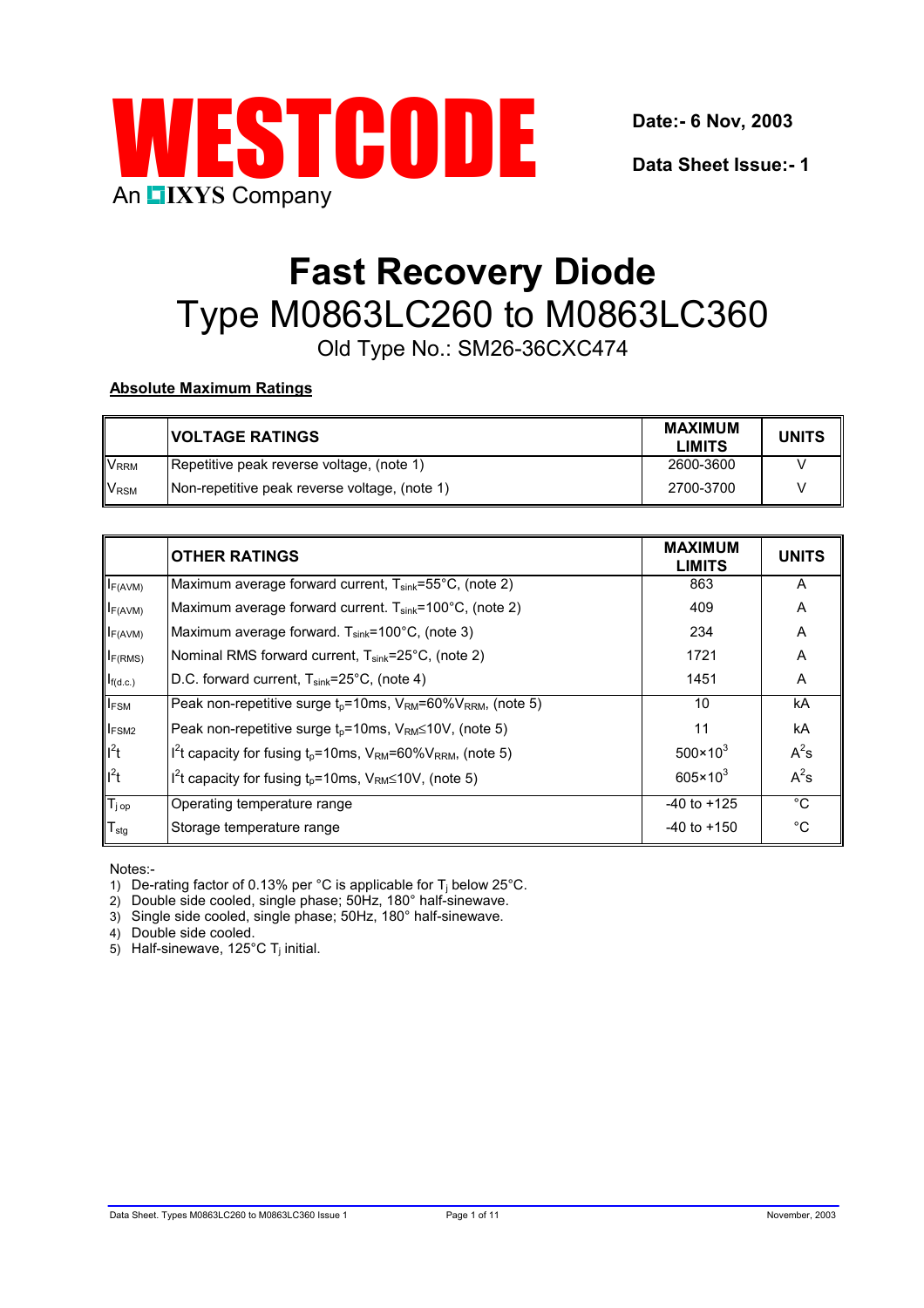# **Characteristics**

|                                               | <b>PARAMETER</b>                         | MIN.                     | TYP.                     | MAX.                     | <b>TEST CONDITIONS (Note 1)</b>               | <b>UNITS</b> |  |
|-----------------------------------------------|------------------------------------------|--------------------------|--------------------------|--------------------------|-----------------------------------------------|--------------|--|
| $V_{FM}$                                      | Maximum peak forward voltage             | $\overline{\phantom{0}}$ | ۰                        | 2.1                      | $IFM=1400A$                                   | $\vee$       |  |
|                                               |                                          |                          |                          | 2.3                      | $I_{FM}$ =1750A                               |              |  |
| $V_{T0}$                                      | Threshold voltage                        |                          |                          | 1.308                    |                                               | $\vee$       |  |
| llr⊤                                          | Slope resistance                         |                          |                          | 0.538                    |                                               | $m\Omega$    |  |
| <b>VFRM</b>                                   |                                          |                          | ٠                        | 160                      | $di/dt = 1000A/\mu s$                         | V            |  |
|                                               | Maximum forward recovery voltage         |                          |                          | 90                       | $di/dt = 1000A/\mu s$ , 25°C                  |              |  |
|                                               |                                          |                          |                          | 100                      | Rated V <sub>RRM</sub>                        | mA           |  |
| <b>IRRM</b>                                   | Peak reverse current                     |                          |                          | 100                      | Rated V <sub>RRM</sub> , T <sub>j</sub> =25°C |              |  |
| $Q_{rr}$                                      | Recovered charge                         | -                        | 950                      | $\overline{\phantom{a}}$ |                                               | $\mu$ C      |  |
| $Q_{ra}$                                      | Recovered charge, 50% Chord              |                          | 370                      | 475                      | $I_{FM}$ =1000A, $t_0$ =1000µs, di/dt=60A/µs, | μC           |  |
| $\mathsf{I}_{\mathsf{rm}}$                    | Reverse recovery current                 |                          | 150                      | $\overline{\phantom{a}}$ | V <sub>r</sub> =50V, 50% Chord.               | A            |  |
| $t_{rr}$                                      | Reverse recovery time, 50% Chord         | $\overline{\phantom{0}}$ | 4.8                      | $\overline{\phantom{a}}$ |                                               | μs           |  |
| $\ensuremath{\mathsf{IR}_\text{thJK}}\xspace$ |                                          |                          | ٠                        | 0.033                    | Double side cooled                            | K/W          |  |
|                                               | Thermal resistance, junction to heatsink |                          |                          | 0.066                    | Single side cooled                            |              |  |
| IF                                            | Mounting force                           | 10                       | $\overline{\phantom{a}}$ | 20                       |                                               | <b>kN</b>    |  |
| $W_t$                                         | Weight                                   |                          | 340                      | -                        |                                               | g            |  |

Notes:-

1) Unless otherwise indicated  $T_j = 125^{\circ}$ C.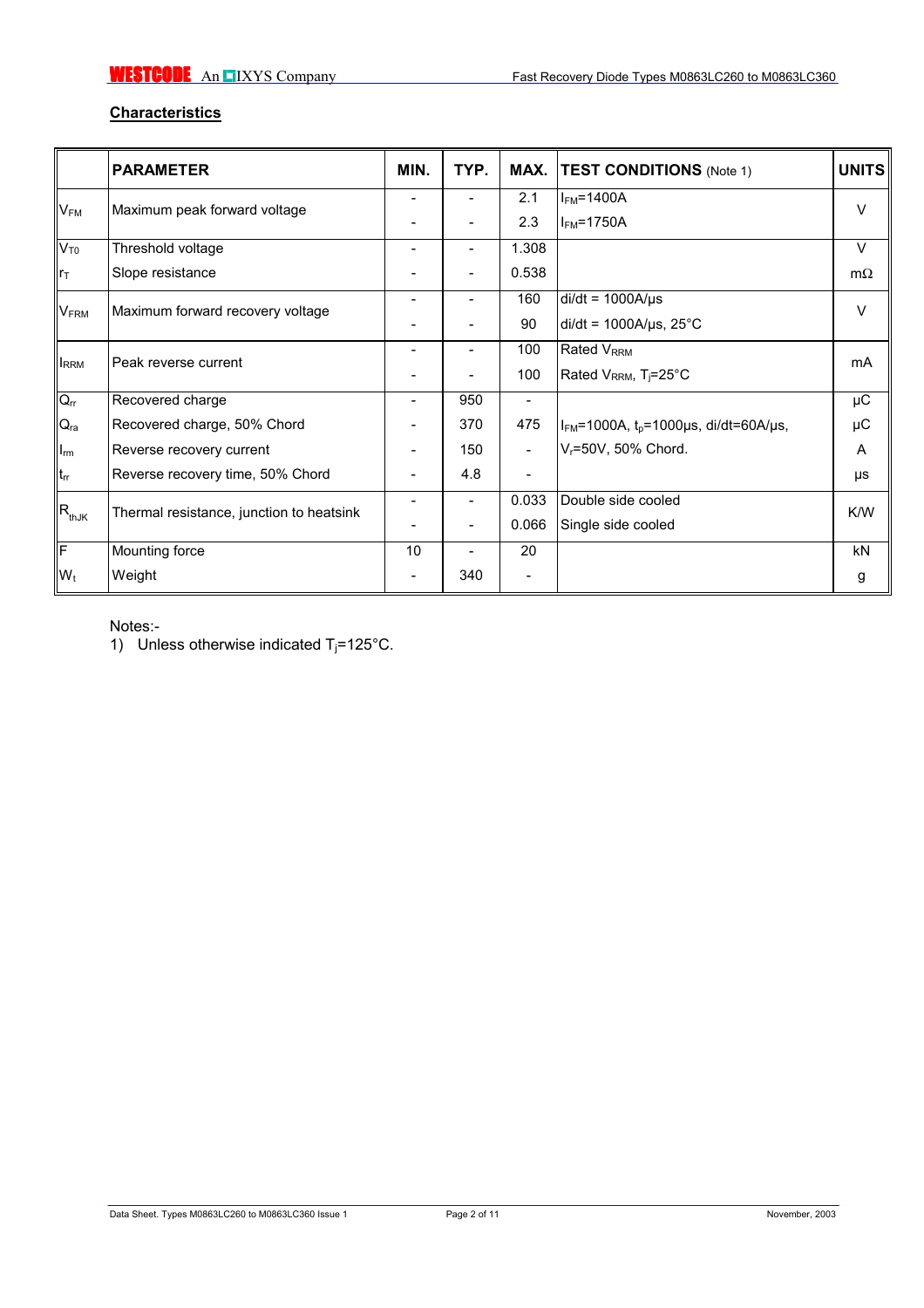# **Notes on Ratings and Characteristics**

## 1.0 Voltage Grade Table

| <b>Voltage Grade</b> | $\mathsf{V}_{\mathsf{RRM}}$ | $\mathsf{V}_{\mathsf{RSM}}$ | $V_R$ dc |
|----------------------|-----------------------------|-----------------------------|----------|
|                      | V                           |                             |          |
| 26                   | 2600                        | 2700                        | 1500     |
| 28                   | 2800                        | 2900                        | 1600     |
| 30                   | 3000                        | 3100                        | 1700     |
| 32                   | 3200                        | 3300                        | 1800     |
| 34                   | 3400                        | 3500                        | 1850     |
| 36                   | 3600                        | 3600                        | 1900     |

#### 2.0 De-rating Factor

A blocking voltage de-rating factor of 0.13% per °C is applicable to this device for T<sub>j</sub> below 25°C.

#### 3.0 ABCD Constants

These constants (applicable only over current range of  $V_F$  characteristic in Figure 1) are the coefficients of the expression for the forward characteristic given below:

$$
V_F = A + B \cdot \ln(I_F) + C \cdot I_F + D \cdot \sqrt{I_F}
$$

where  $I_F$  = instantaneous forward current.

#### 4.0 Reverse recovery ratings

(i)  $Q_{ra}$  is based on 50%  $I_{rm}$  chord as shown in Fig.(a) below.



(ii)  $Q_r$  is based on a 150 $\mu$ s integration time.

$$
Q_{rr} = \int_{0}^{150 \mu s} i_{rr} dt
$$

(iii) 
$$
K \; Factor = \frac{t_1}{t_2}
$$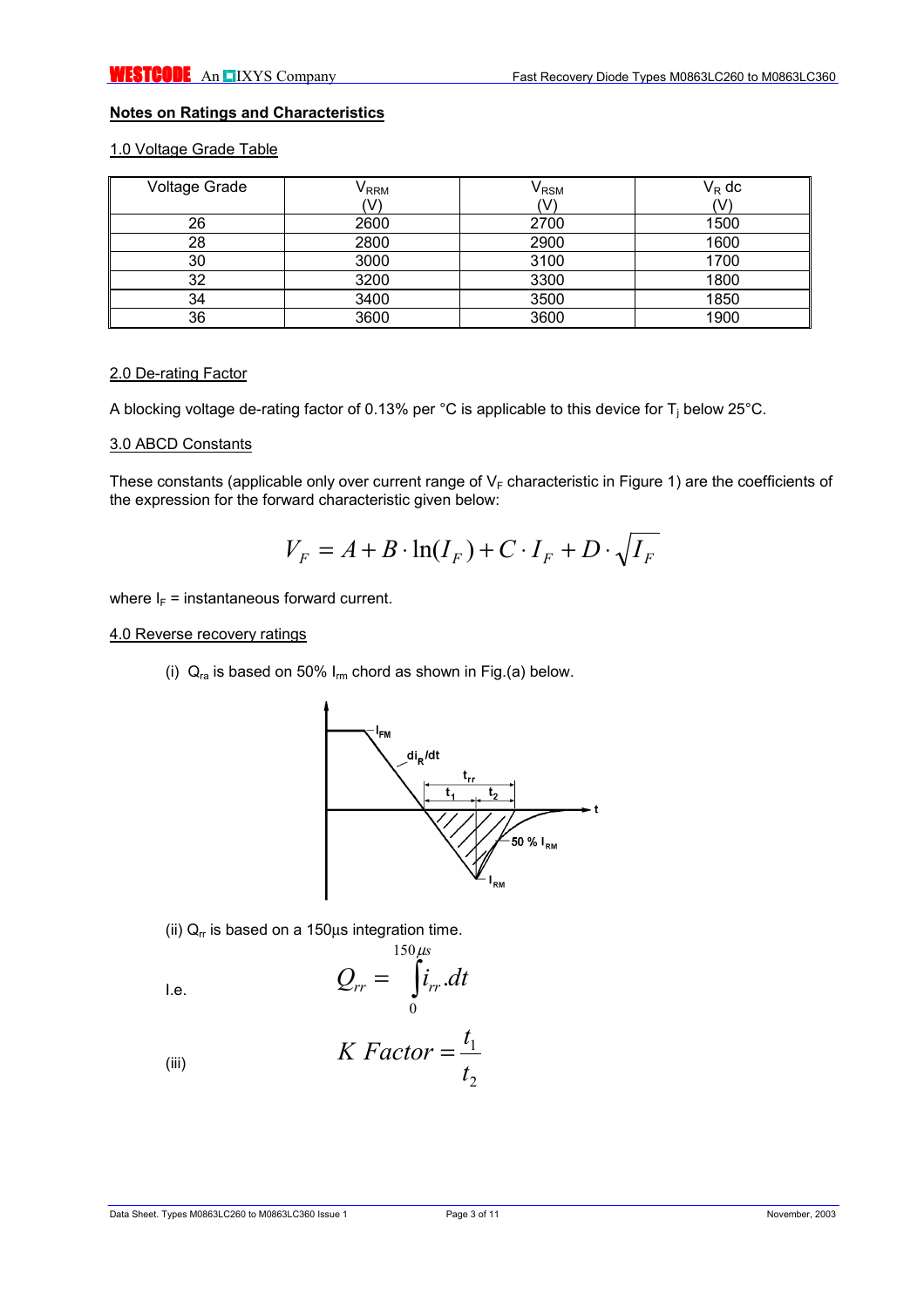#### 5.0 Reverse Recovery Loss

The following procedure is recommended for use where it is necessary to include reverse recovery loss.

From waveforms of recovery current obtained from a high frequency shunt (see Note 1) and reverse voltage present during recovery, an instantaneous reverse recovery loss waveform must be constructed. Let the area under this waveform be E joules per pulse. A new sink temperature can then be evaluated from:

$$
T_{\text{SINK}} = T_{J(\text{MAX})} - E \cdot \left[ k + f \cdot R_{\text{th}(JK)} \right]
$$

Where *k* = 0.2314 (°C/W)/s

- *E* = Area under reverse loss waveform per pulse in joules (W.s.)
- *f* = Rated frequency in Hz at the original sink temperature.

 $R_{th(J-Hs)} = d.c.$  thermal resistance (°C/W)

The total dissipation is now given by:

$$
W_{(tot)} = W_{(original)} + E \cdot f
$$

NOTE 1 - Reverse Recovery Loss by Measurement

This device has a low reverse recovered charge and peak reverse recovery current. When measuring the charge, care must be taken to ensure that:

(a) AC coupled devices such as current transformers are not affected by prior passage of high amplitude forward current.

(b) A suitable, polarised, clipping circuit must be connected to the input of the measuring oscilloscope to avoid overloading the internal amplifiers by the relatively high amplitude forward current signal.

(c) Measurement of reverse recovery waveform should be carried out with an appropriate critically damped snubber, connected across diode anode to cathode. The formula used for the calculation of this snubber is shown below:

$$
R^2 = 4 \cdot \frac{V_r}{C_S \cdot \frac{di}{dt}}
$$

Where:  $V_r$  = Commutating source voltage

 $C<sub>s</sub>$  = Snubber capacitance

R = Snubber resistance

#### 6.0 Snubber Components

When selecting snubber components, care must be taken not to use excessively large values of snubber capacitor or excessively small values of snubber resistor. Such excessive component values may lead to device damage due to the large resultant values of snubber discharge current. If required, please consult the factory for assistance.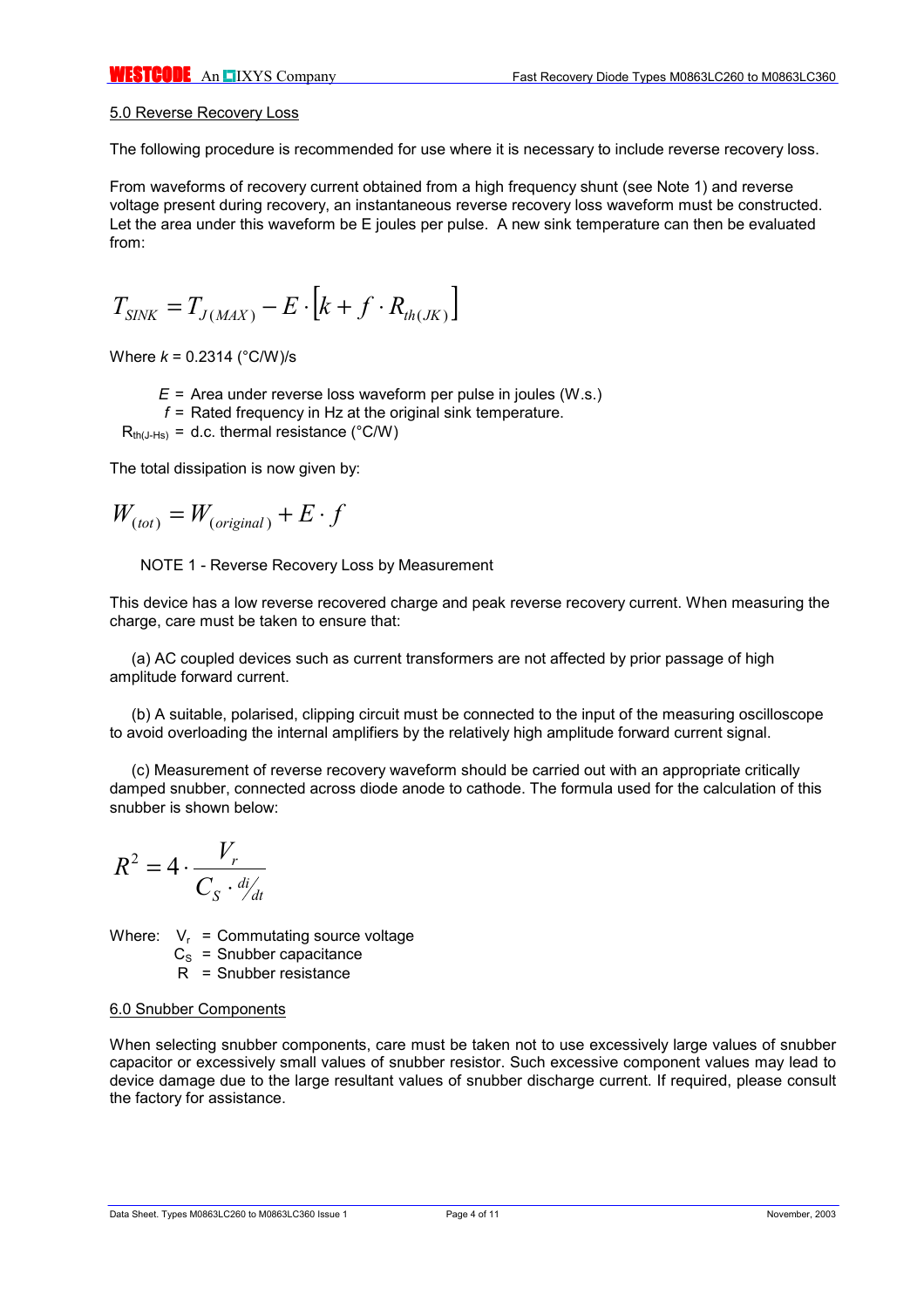## 7.0 Computer Modelling Parameters

7.1 Device Dissipation Calculations

$$
I_{AV} = \frac{-V_o + \sqrt{V_o + 4 \cdot f f^2 \cdot r_s \cdot W_{AV}}}{2 \cdot f f^2 \cdot r_s}
$$

Where  $V_{T0}$  = 1.308V,  $r_T$  = 0.538mΩ *ff* = form factor (normally unity for fast diode applications)

$$
W_{AV} = \frac{\Delta T}{R_{th}}
$$

$$
\Delta T = T_{j(MAX)} - T_K
$$

7.2 Calculation of  $V_F$  using ABCD Coefficients

The forward characteristic  $I_F V_S V_F$ , on page 6 is represented in two ways;

- (i) the well established  $V_{T0}$  and  $r_T$  tangent used for rating purposes and (ii) a set of constants A, B, C, and D forming the coefficients of the repr
- a set of constants A, B, C, and D forming the coefficients of the representative equation for  $V_F$  in terms of  $I_F$  given below:

$$
V_F = A + B \cdot \ln(I_F) + C \cdot I_F + D \cdot \sqrt{I_F}
$$

The constants, derived by curve fitting software, are given in this report for hot characteristics. The resulting values for  $V_F$  agree with the true device characteristic over a current range, which is limited to that plotted.

|    | 25°C Coefficients       | 125°C Coefficients       |
|----|-------------------------|--------------------------|
|    | 1.365043                | 0.039917902              |
| R  | $-0.1023829$            | 0.2045307                |
| C. | $9.1211 \times 10^{-5}$ | $4.10581 \times 10^{-4}$ |
|    | 0.0343427               | $9.62577 \times 10^{-5}$ |

## 8.0 Frequency Ratings

The curves illustrated in figures 8 to 16 are for guidance only and are superseded by the maximum ratings shown on page 1.

#### 9.0 Square wave ratings

These ratings are given for load component rate of rise of forward current of 100 and 500 A/µs.

## 10.0 Duty cycle lines

The 100% duty cycle is represented on all the ratings by a straight line. Other duties can be included as parallel to the first.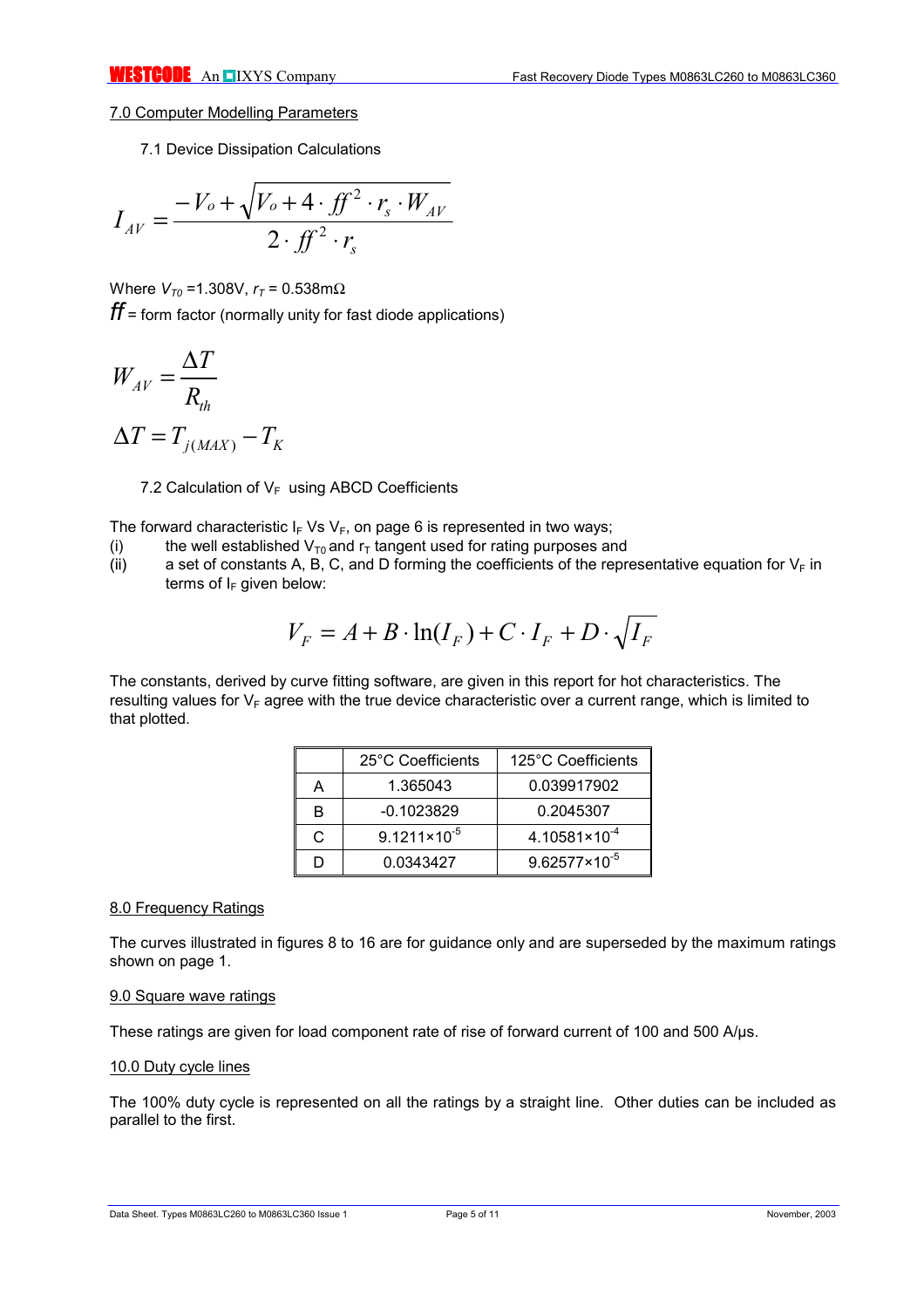# **Curves**

10000 M0863LC260-360 Issue 1  $25^{\circ}$ C  $125^{\circ}$ C Instantaneous forward current - I<sub>FM</sub> (A) **Instantaneous forward current - I FM (A)** 1000 100 012345 **Maximum instantaneous forward voltage - V<sub>FM</sub> (V)** 











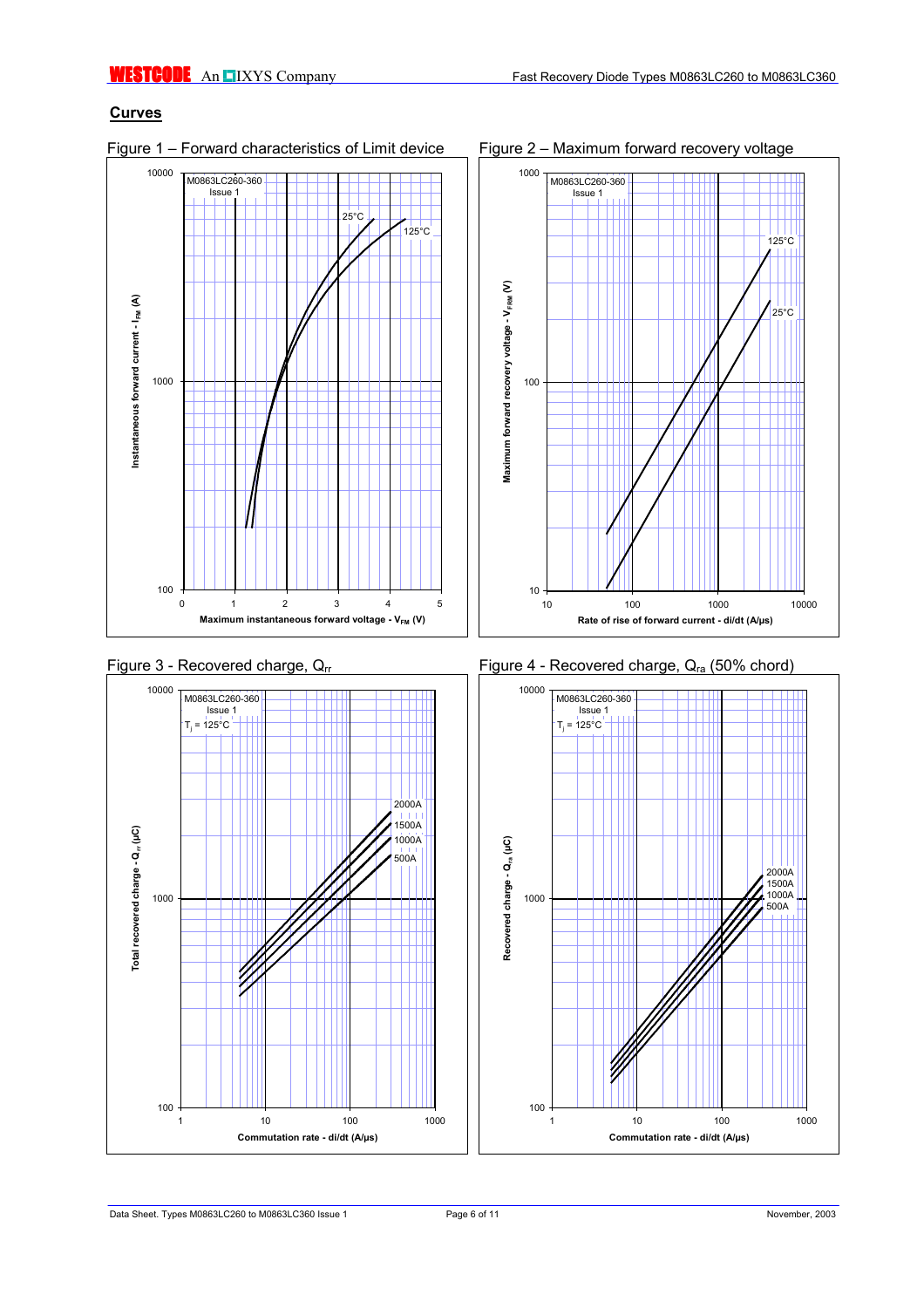





# Figure 5 - Maximum reverse current,  $I_{rm}$  Figure 6 - Maximum recovery time,  $t_{rr}$  (50% chord)



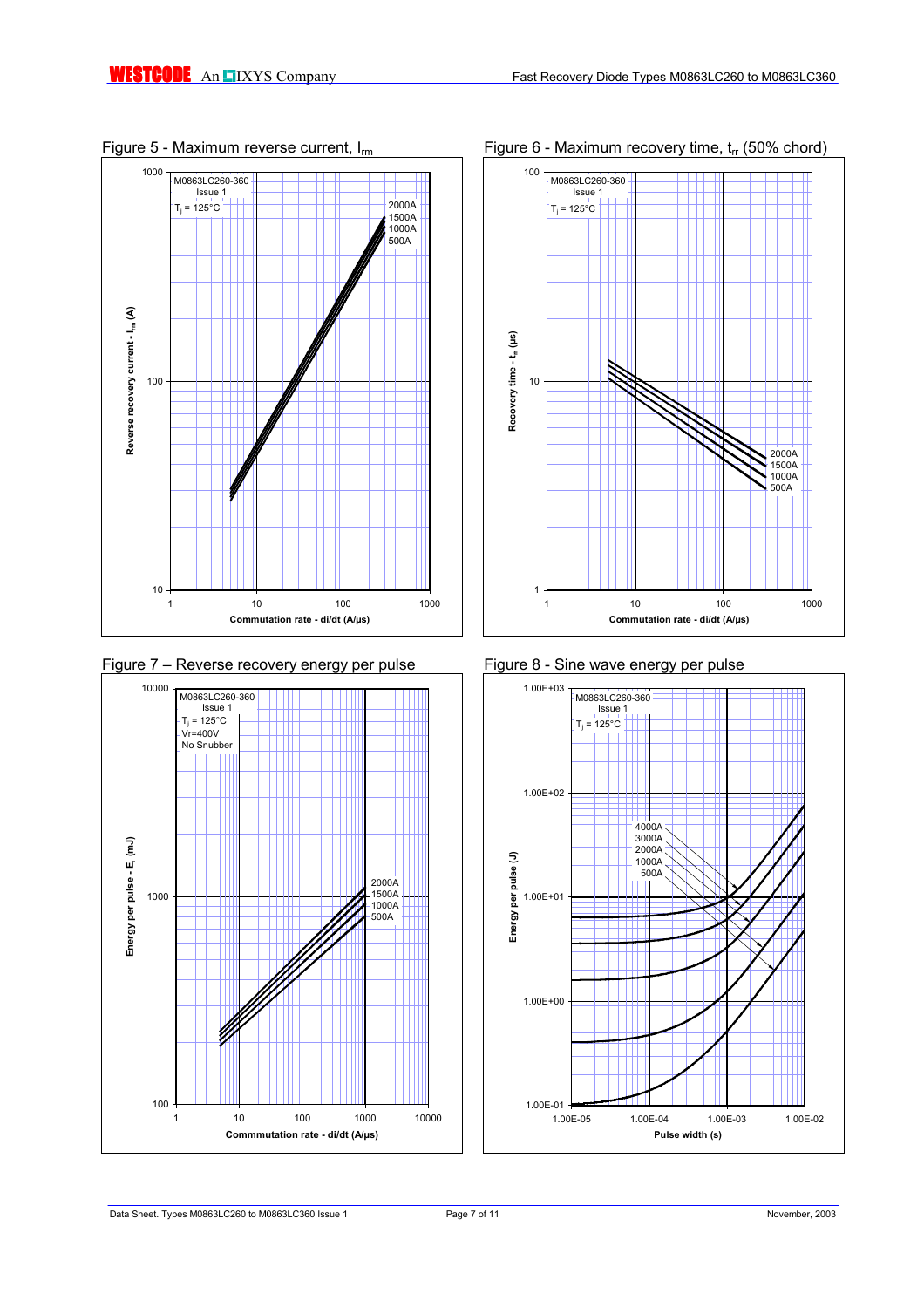









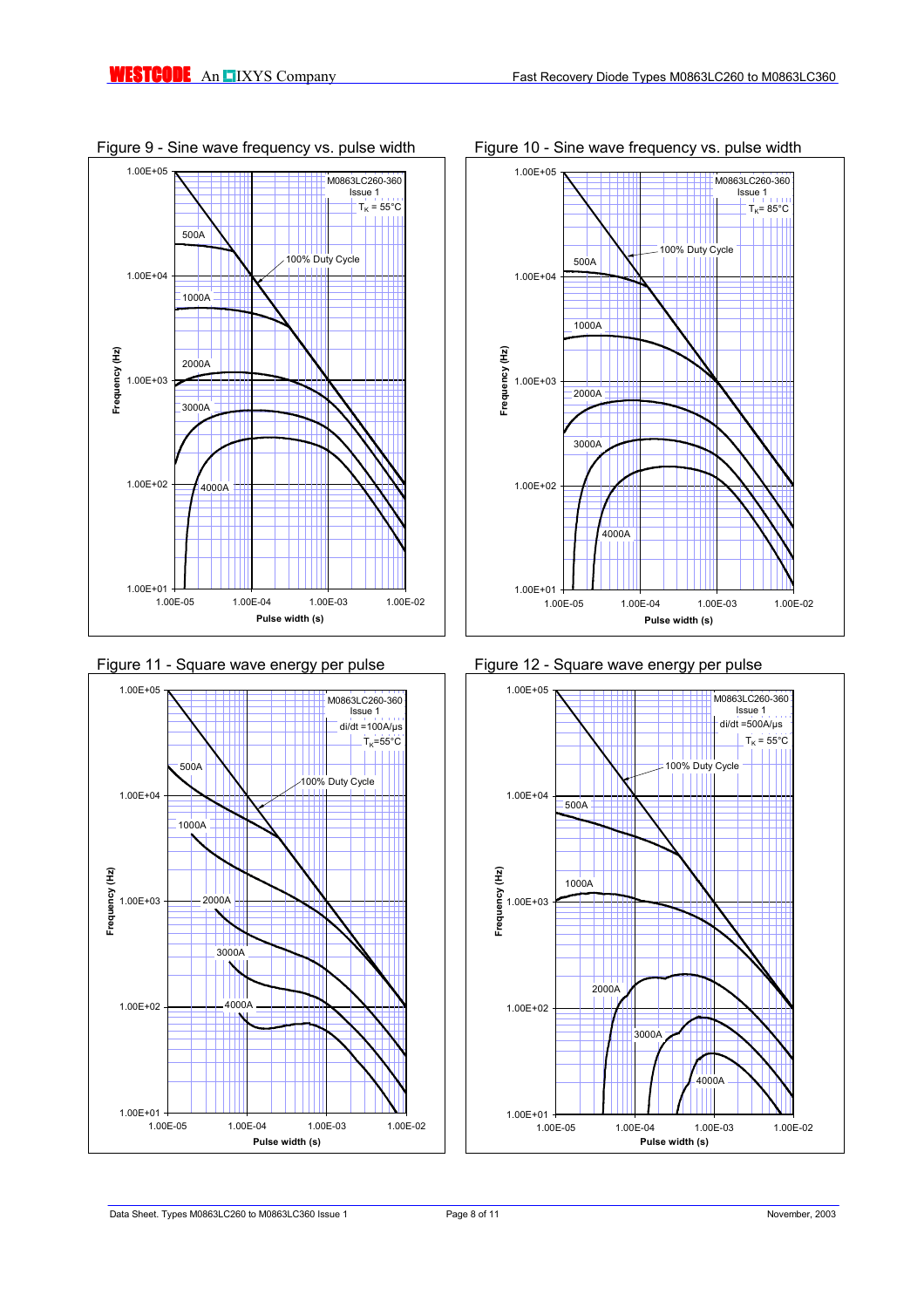









## Figure 13 - Square wave frequency vs. pulse width Figure 14 - Square wave frequency vs. pulse width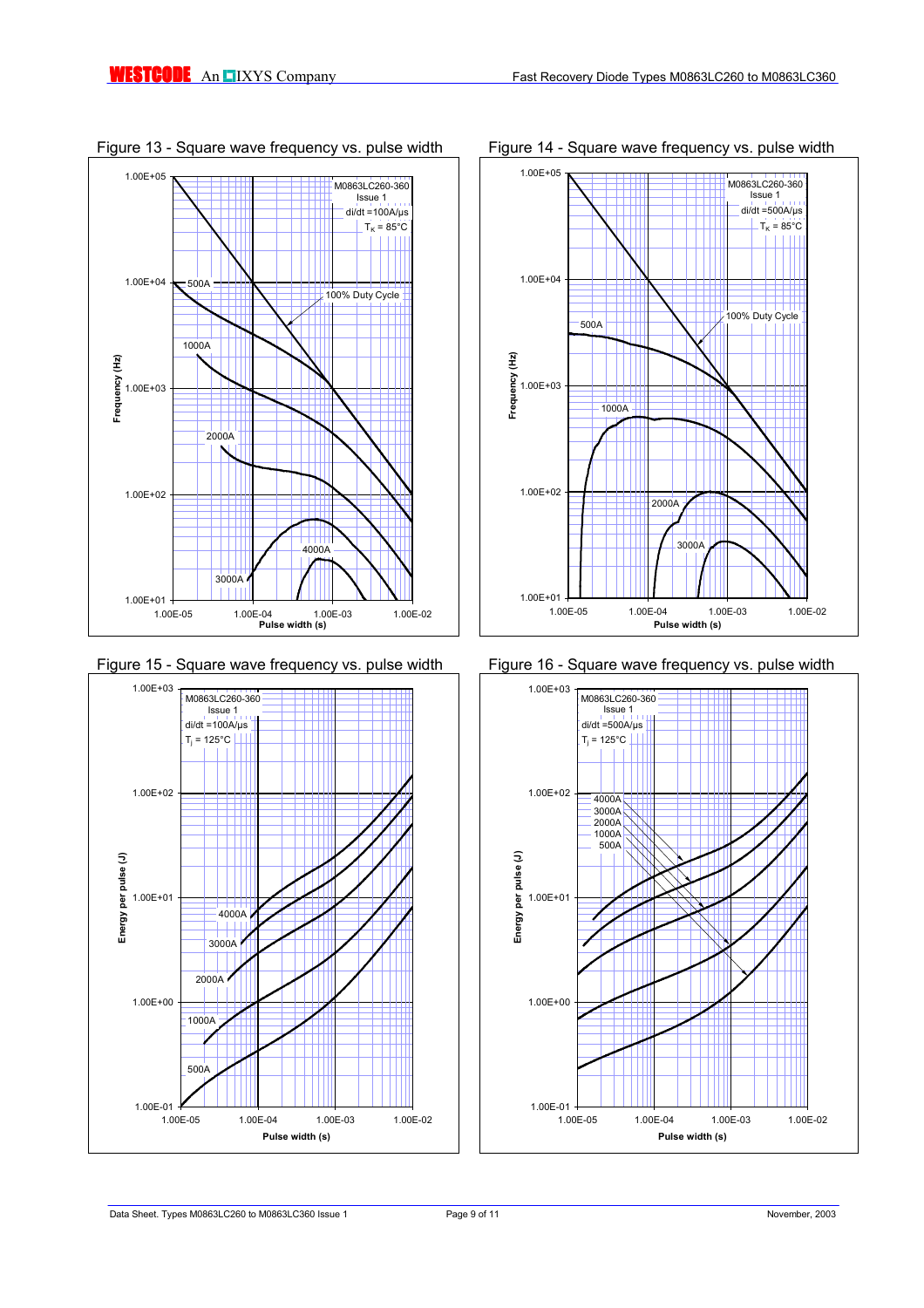



# Figure 18 – Transient thermal impedance